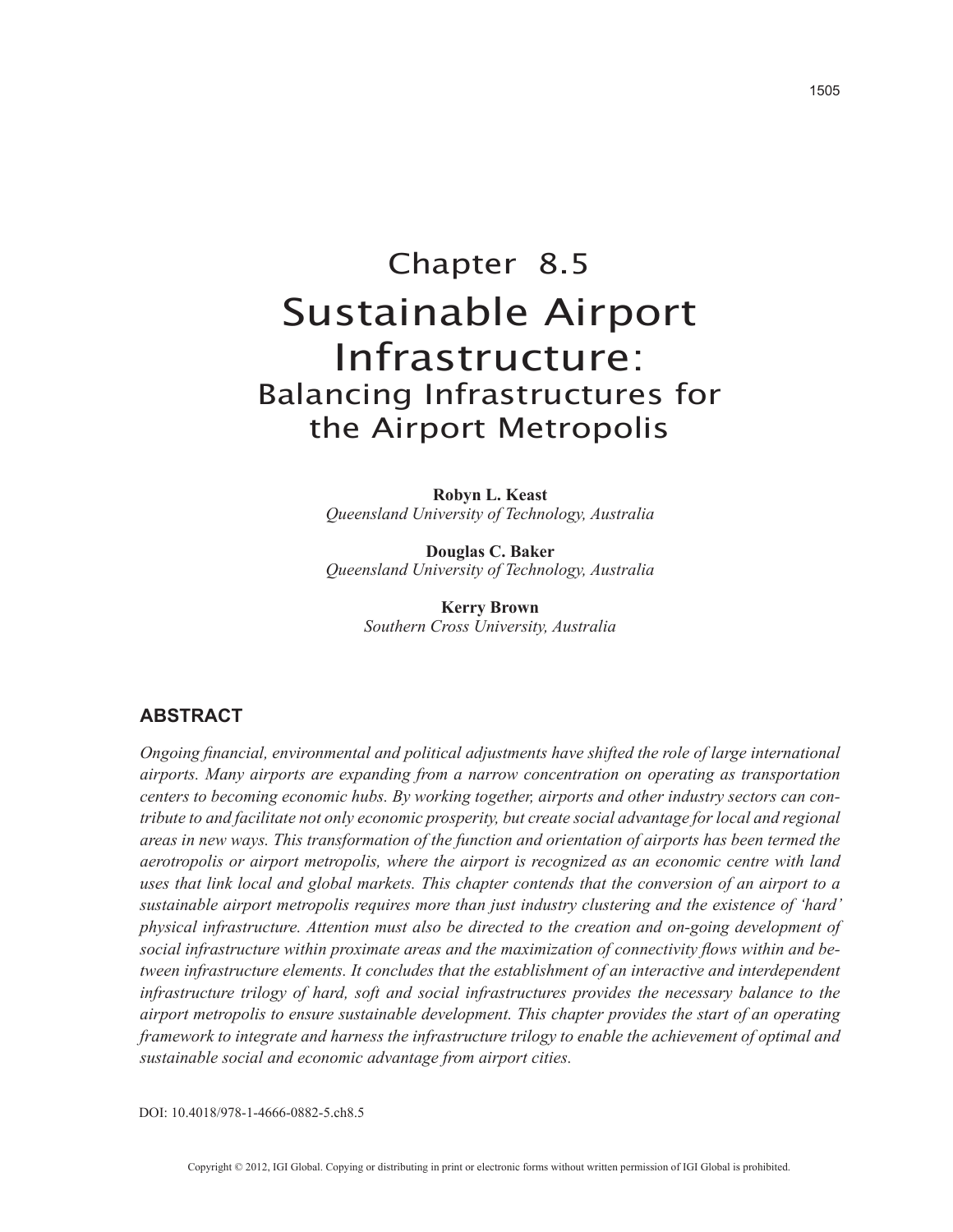## **INTRODUCTION**

The importance of sustainability and infrastructure is clearly acute at the confluence of the airport and the city. The modern airport is an essential global connection for the social and economic interaction of cities that rely on aviation as a means to shuttle both people and goods in a 'same day service world'. Airports require well connected infrastructure links to the city and region to service this global interface. However, to make this truly sustainable, infrastructure needs to be viewed as more than just physical works that connect people. Rather, social infrastructure is a critical element that defines the capacity of the community to sustain a quality of life and healthy community. How well 'hard' and social infrastructure are connected impacts the overall sustainability of the relationship. This is especially critical when the function of infrastructure changes in a society.

The role, scale and meaning of major urban airports worldwide have changed over the past decade as a result of corporate and economic transformation. Modern airports are very different from traditional airports, and our current knowledge is insufficient for understanding the complex roles and relationships now associated with airports (Freestone, Williams, & Bowden, 2006). The airport can no longer be considered in isolation from the metropolis that it serves. Large international airports in Europe, North America and Asia have varied functions beyond airport traffic and operate as metropolitan hubs with a diverse range of land uses.

The evolution of the airport into an urban hub that impacts both the city and region has been termed the *aerotropolis* (Kasarda, 2001) or *airport metropolis*. While airports have become more important to cities in recent decades, the airport metropolis concept asserts that airports themselves can invest in developments to guarantee that the airport is more than just a crucial piece of infrastructure, and is actually generating otherwise unattainable economic and social benefits. The airport metropolis becomes an economic generator that is a gateway to international destinations and markets linking regions on a global scale. This in turn, requires specific industry clustering and infrastructure to provide the necessary support for global competition. The districts around the airport have been referred as an 'airfront' which describes the wide range of commercial, industrial and transportation facilities required to service the new demands (Blanton, 2004). The airport metropolis becomes a hub that provides the city and region with a different context for markets and flow of goods. As Kasarda (2001) notes, this type of global market is based on speed and access where the airport metropolis provides an unimpeded gateway for the flow of goods between the region and global markets. However, the movement of the airport from air transport to business hub is not without problems. In particular, an overemphasis on the hard or physical infrastructure does not acknowledge the importance of social infrastructure and connectivity as essential elements to this new identity. We argue in this chapter that the airport metropolis consists of three essential and interactive elements: 'hard' and 'soft' infrastructures and connectivity. The dynamics between these elements sets a context that defines the sustainability of the airport as critical infrastructure to the metropolis and the surrounding region.

## **PHYSICAL INFRASTRUCTURE**

Many types of physical infrastructure should be in place to enable airports to meet their new dual roles of transportation hub and regional economic facilitator. These hard or economic infrastructures include large scale installations that connect and service commercial, industrial, residential and cultural nodes of the region. Typical elements are roads, railways, utilities, ports, airports, freight and service interchanges, and of increasing importance, information and communication